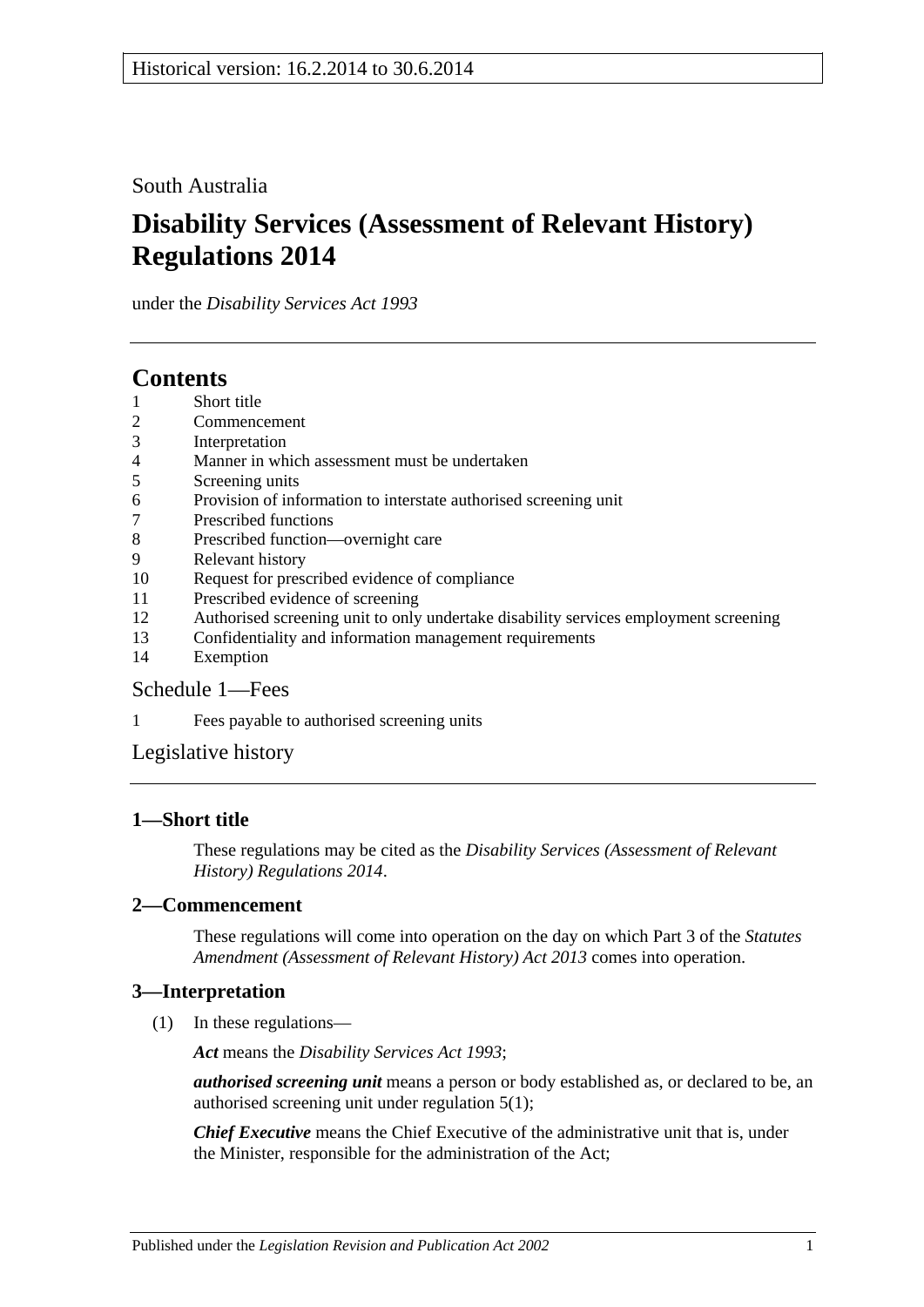*disability services employment screening* means undertaking an assessment of information about a person for the purpose of determining whether the person may, if appointed to, or engaged to act in, a position, pose a risk to the safety or welfare of people with a disability;

*interstate authorised screening unit* means a person or body declared to be an interstate authorised screening unit under [regulation](#page-1-5) 5(2).

(2) A term or phrase used in these regulations that is used in section 5B or 5C of the Act has the same meaning as in that section.

#### <span id="page-1-0"></span>**4—Manner in which assessment must be undertaken**

For the purposes of section 5B(1) and (2), and section  $5C(3)(a)$ , of the Act, an assessment of a person's relevant history must be undertaken by an authorised screening unit.

## <span id="page-1-4"></span><span id="page-1-1"></span>**5—Screening units**

- <span id="page-1-6"></span>(1) The Chief Executive may, as the Chief Executive thinks fit—
	- (a) establish authorised screening units; or
	- (b) declare, by notice in the Gazette, that a person or body is an authorised screening unit,

for the purposes of undertaking relevant history assessments under section 5B and 5C of the Act.

<span id="page-1-5"></span>(2) The Chief Executive may, by notice in the Gazette, declare that a person or body is an interstate authorised screening unit for the purposes of these regulations.

#### <span id="page-1-2"></span>**6—Provision of information to interstate authorised screening unit**

Despite any other Act or law, information forming part of a person's relevant history may be provided by the Crown, or an agency or instrumentality of the Crown, to an interstate authorised screening unit for the purpose of undertaking disability services employment screening as authorised or required under a law of another State or Territory, or of the Commonwealth.

#### <span id="page-1-3"></span>**7—Prescribed functions**

For the purposes of paragraph (c) of the definition of *prescribed functions* in section 5B(6) of the Act, the following kinds of records are prescribed (where such records relate to a person with a disability):

- (a) records of a disability service;
- (b) records of an educational or child care service;
- (c) records of a health service (within the meaning of the *[Health Care Act](http://www.legislation.sa.gov.au/index.aspx?action=legref&type=act&legtitle=Health%20Care%20Act%202008) 2008*);
- (d) records made or kept in connection with the administration of the following:
	- (i) *[Children's Protection Act](http://www.legislation.sa.gov.au/index.aspx?action=legref&type=act&legtitle=Childrens%20Protection%20Act%201993) 1993*;
	- (ii) *[Disability Services Act](http://www.legislation.sa.gov.au/index.aspx?action=legref&type=act&legtitle=Disability%20Services%20Act%201993) 1993*;
	- (iii) *[Family and Community Services Act](http://www.legislation.sa.gov.au/index.aspx?action=legref&type=act&legtitle=Family%20and%20Community%20Services%20Act%201972) 1972*;
	- (iv) *[Supported Residential Facilities Act](http://www.legislation.sa.gov.au/index.aspx?action=legref&type=act&legtitle=Supported%20Residential%20Facilities%20Act%201992) 1992*;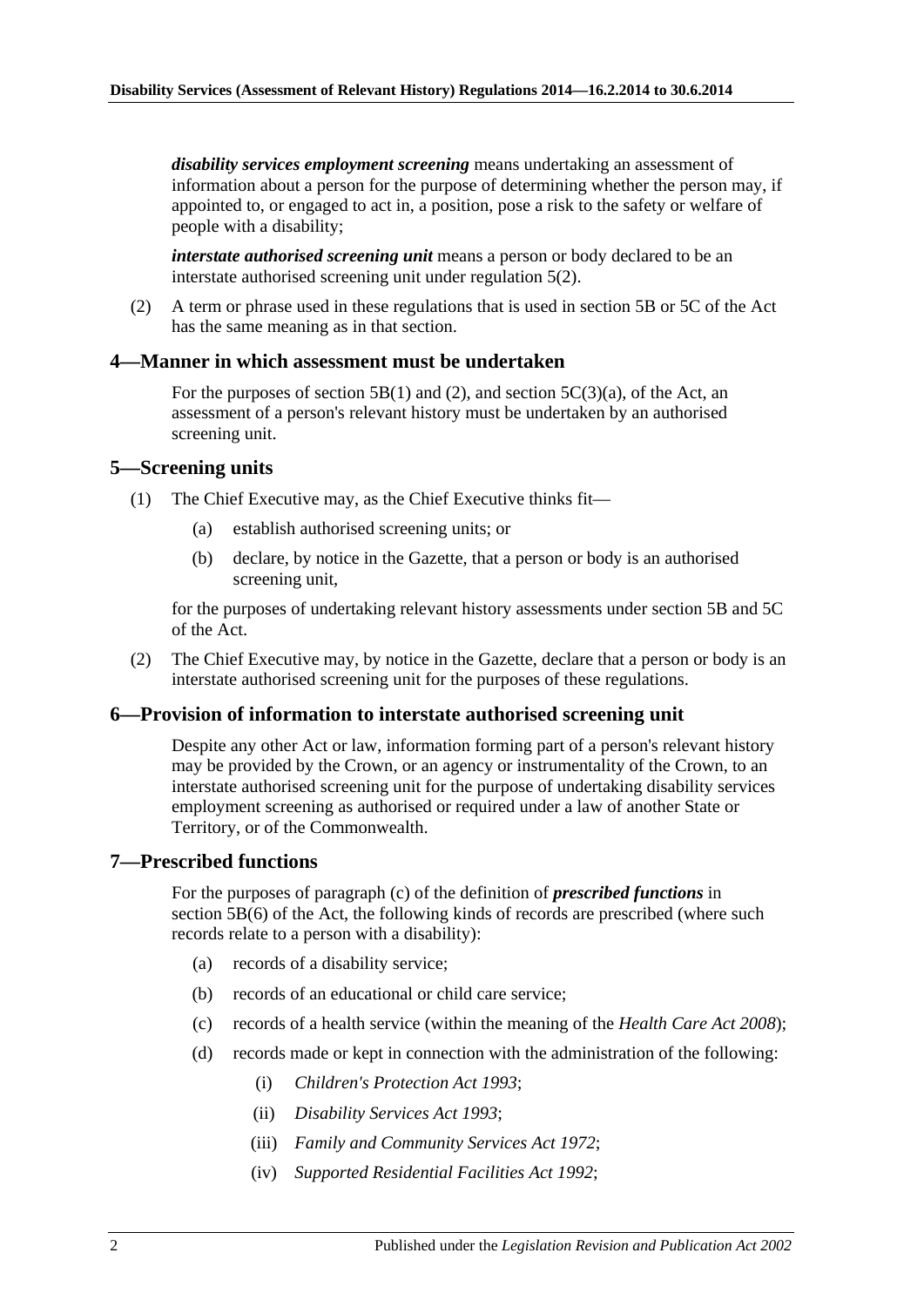(e) records relating to legal proceedings.

#### <span id="page-2-0"></span>**8—Prescribed function—overnight care**

- (1) The provision of overnight care is prescribed for the purposes of paragraph (d) of the definition of *prescribed functions* in section 5B(6) of the Act.
- (2) In this regulation—

*overnight care* means care provided to a person with a disability overnight and involving sleeping arrangements (whether such care is provided on a short term or ongoing basis).

## <span id="page-2-1"></span>**9—Relevant history**

- <span id="page-2-3"></span>(1) For the purposes of paragraph (a)(v) of the definition of *relevant history* in section 5B(6) of the Act, the following persons and bodies are prescribed:
	- (a) the administrative unit that is, under the Minister, responsible for the administration of the Act;
	- (b) the administrative unit that is, under the Minister, responsible for the administration of the *[Children's Protection Act](http://www.legislation.sa.gov.au/index.aspx?action=legref&type=act&legtitle=Childrens%20Protection%20Act%201993) 1993*;
	- (c) the administrative unit that is, under the Minister, responsible for the administration of the *[Supported Residential Facilities Act](http://www.legislation.sa.gov.au/index.aspx?action=legref&type=act&legtitle=Supported%20Residential%20Facilities%20Act%201992) 1992*;
	- (d) a licensing authority within the meaning of the *[Supported Residential](http://www.legislation.sa.gov.au/index.aspx?action=legref&type=act&legtitle=Supported%20Residential%20Facilities%20Act%201992)  [Facilities Act](http://www.legislation.sa.gov.au/index.aspx?action=legref&type=act&legtitle=Supported%20Residential%20Facilities%20Act%201992) 1992*;
	- (e) the Courts Administration Authority;
	- (f) a prescribed disability service provider that is not a government department, agency or instrumentality;
	- (g) an authorised screening unit.
- (2) Information is excluded from the ambit of the definition of *relevant history* in section 5B(6) of the Act if—
	- (a) in respect of a relevant history assessment in relation to which the administrative unit referred to in [subregulation](#page-2-3) (1)(b) holds relevant information—the information is excluded under regulation 10B(2) of the *[Children's Protection Regulations](http://www.legislation.sa.gov.au/index.aspx?action=legref&type=subordleg&legtitle=Childrens%20Protection%20Regulations%202010) 2010* for the purposes of those regulations; or
	- (b) in respect of a relevant history assessment of a kind determined by the Chief Executive—the Chief Executive determines, for reasons based on the nature and quality of the information or on other reasonable grounds, that the information should be so excluded.

# <span id="page-2-2"></span>**10—Request for prescribed evidence of compliance**

For the purposes of section  $5C(5)(c)$  of the Act, a request must—

- (a) in the case of a request made by a person with a disability in respect of whom the prescribed function is being performed—be made orally or in writing; or
- (b) in the case of a request made by a parent, guardian or carer of such a person with a disability—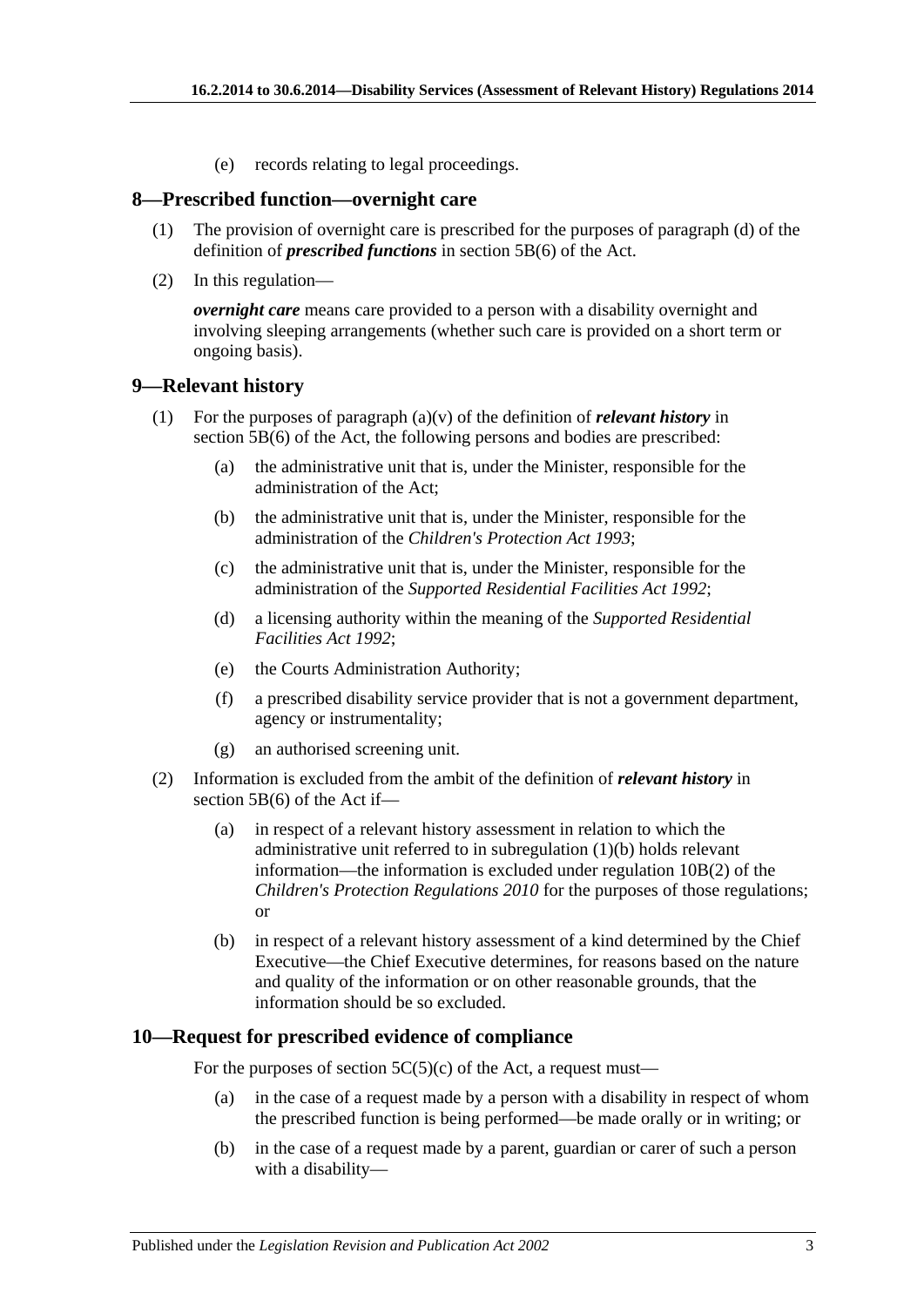- (i) be made in writing; and
- (ii) include the name of the person making the request; and
- (iii) specify whether the person making the request is the parent, guardian or carer of the person with a disability.

## <span id="page-3-0"></span>**11—Prescribed evidence of screening**

For the purposes of section 5C(5) of the Act, the following kinds of evidence are prescribed:

- (a) a criminal history report (such as a National Police Certificate) prepared by South Australia Police, CrimTrac or a CrimTrac accredited agency or broker; or
- (b) a relevant history assessment report prepared by an authorised screening unit; or
- (c) any other evidence of a kind approved by the Chief Executive for the purposes of this regulation.

## <span id="page-3-1"></span>**12—Authorised screening unit to only undertake disability services employment screening**

- (1) An authorised screening unit must not undertake an assessment of prescribed information if—
	- (a) the assessment is not authorised or required under section 5B or 5C of the Act, or otherwise authorised by law; or
	- (b) the prescribed information was provided to the authorised screening unit for specified purposes that do not include disability services employment screening.

Maximum penalty: \$10 000.

(2) An authorised screening unit established by the Chief Executive under [regulation](#page-1-6) 5(1)(a) must not undertake any kind of assessment other than assessment of a person's relevant history for the purposes of section 5B or 5C of the Act unless the authorised screening unit has been granted approval, in writing, by the Chief Executive to undertake assessments of that kind.

Maximum penalty: \$10 000.

- (3) The Chief Executive must not grant approval to an authorised screening unit to undertake a particular kind of assessment unless the Chief Executive is satisfied that the authorised screening unit has in place appropriate safeguards to ensure that prescribed information will not be used for the purpose of those assessments.
- (4) In this regulation—

*prescribed information* means information of a kind specified in subparagraph (ii), (iii), (iv) or (v) of paragraph (a) of the definition of *relevant history* in section 5B(6) of the Act.

# <span id="page-3-2"></span>**13—Confidentiality and information management requirements**

- (1) A person who, in the course of carrying out functions of—
	- (a) a responsible authority; or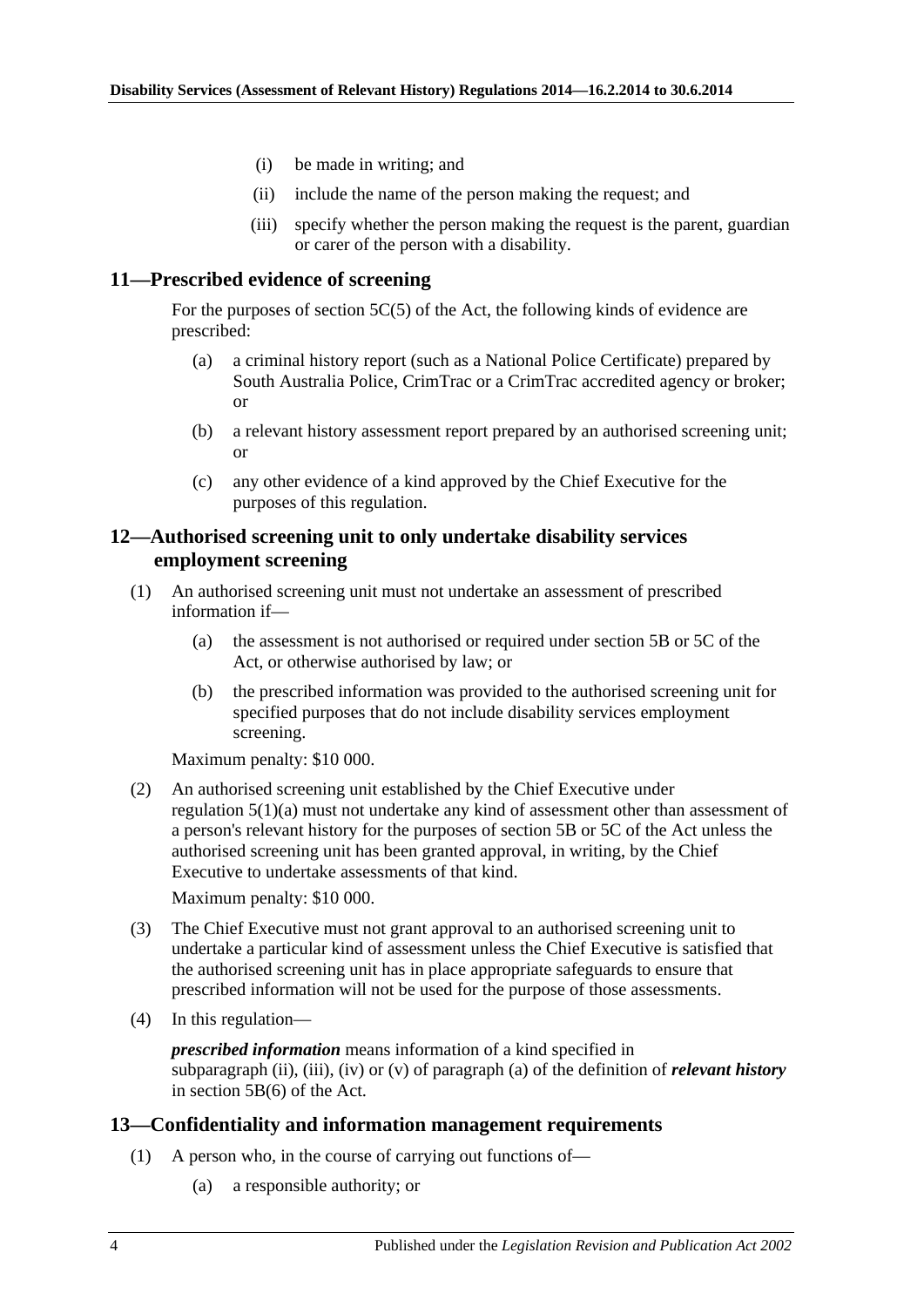- (b) an organisation to which a responsible authority communicates information forming part of a person's relevant history; or
- (c) an organisation that prepares a relevant history report for a responsible authority; or
- (d) an authorised screening unit,

has, or has had, access to information forming part of a person's relevant history must not disclose such information except—

- (e) to, or with the consent of, the person to whom the information relates; or
- (f) as may be authorised or required by law.

Maximum penalty: \$10 000.

- (2) The responsible authority for an organisation to which section 5B of the Act applies must ensure that information forming part of—
	- (a) a person's relevant history; or
	- (b) an assessment obtained from an authorised screening unit,

is dealt with in accordance with any standards for dealing with such information published from time to time by the Chief Executive (insofar as such standards are applicable to the organisation).

Maximum penalty: \$5 000.

#### <span id="page-4-0"></span>**14—Exemption**

A responsible authority for a prescribed disability service provider is exempt from the requirement under section 5B(1) of the Act to ensure that an assessment of a person's relevant history is undertaken before the person is appointed to, or engaged to act in, a prescribed position if—

- (a) the position is a prescribed position within the meaning of section 8B of the *[Children's Protection Act](http://www.legislation.sa.gov.au/index.aspx?action=legref&type=act&legtitle=Childrens%20Protection%20Act%201993) 1993*; and
- (b) the prescribed functions required or involved in the position relate only to people with a disability who are under 18 years of age; and
- (c) an assessment of the person's relevant history is undertaken under section 8B of the *[Children's Protection Act](http://www.legislation.sa.gov.au/index.aspx?action=legref&type=act&legtitle=Childrens%20Protection%20Act%201993) 1993*.

# <span id="page-4-1"></span>**Schedule 1—Fees**

#### <span id="page-4-2"></span>**1—Fees payable to authorised screening units**

- (1) Subject to [subclause](#page-5-0) (3), the fees set out in the table below are payable to an authorised screening unit for conducting a relevant history assessment under these regulations.
- (2) The fees set out in the table do not include any GST that may be payable in respect of a particular fee.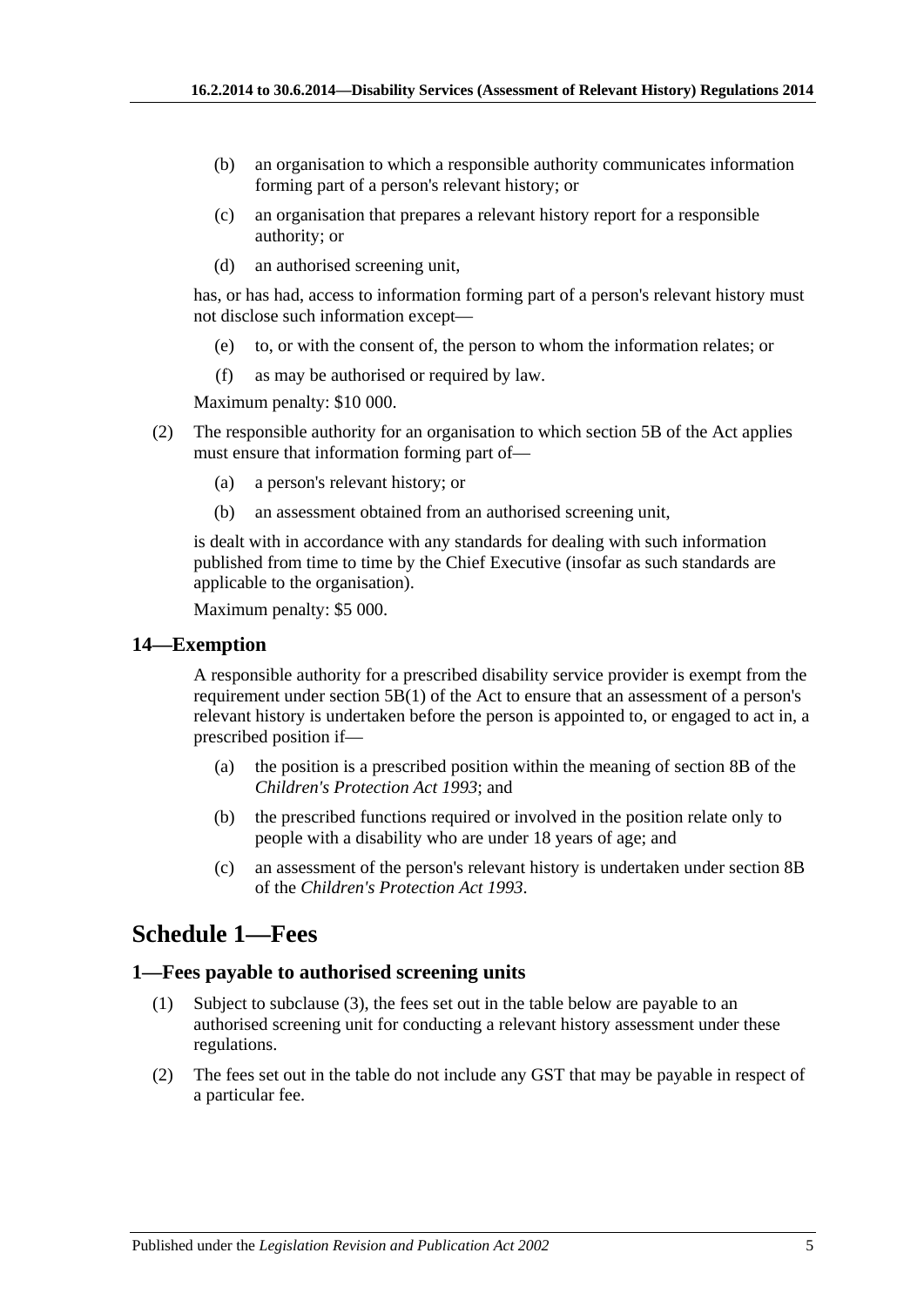<span id="page-5-0"></span>(3) An authorised screening unit may determine circumstances in which a fee payable to the unit may be waived or remitted.

|                                                                                                                                                                                           | Fee     |
|-------------------------------------------------------------------------------------------------------------------------------------------------------------------------------------------|---------|
| If the applicant satisfies the authorised screening unit that the relevant position is<br>a voluntary position or is a student placement arranged by or through a tertiary<br>institution | \$37.50 |
| In any other case                                                                                                                                                                         | \$57.00 |